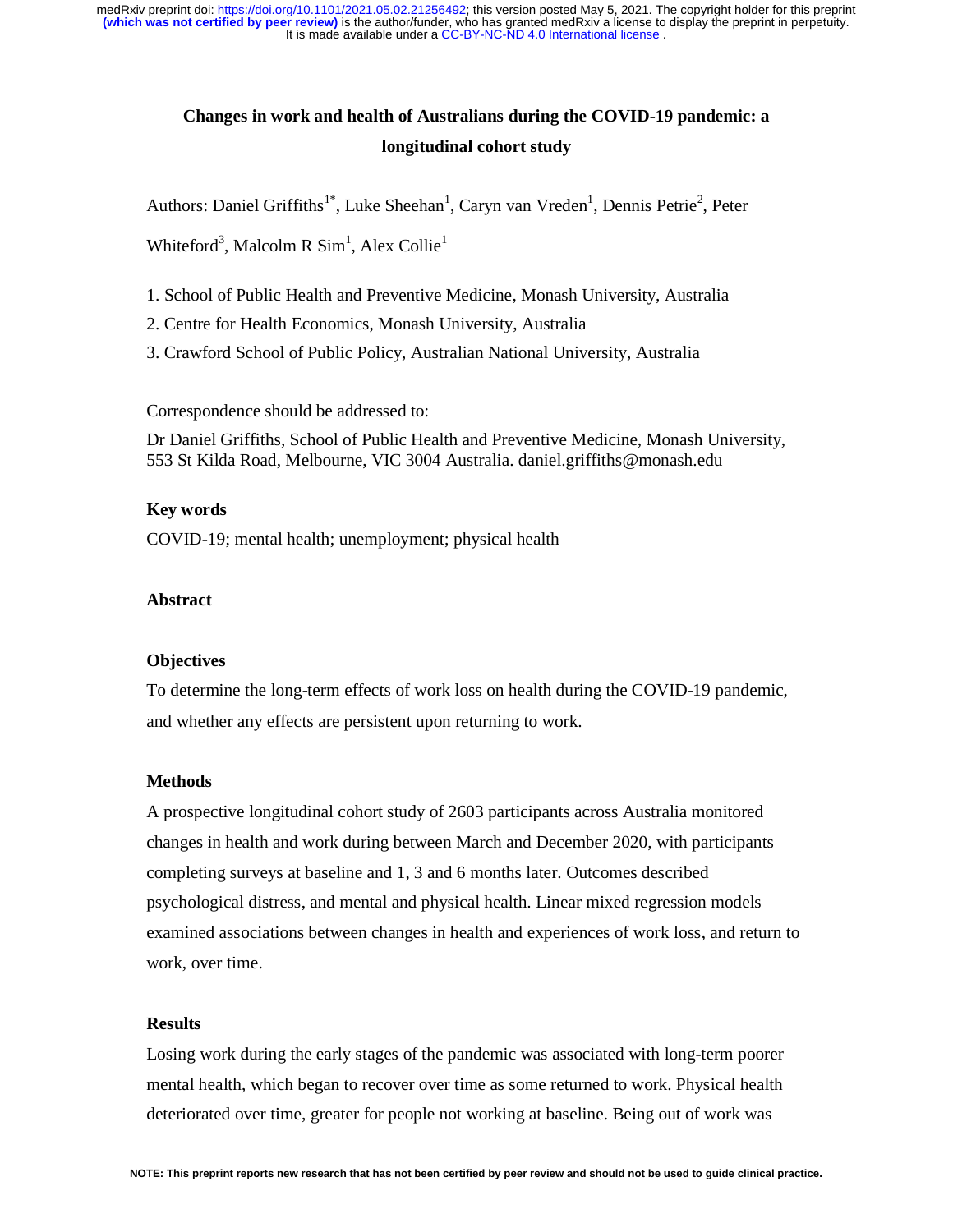associated with poorer mental health, but better physical health. These effects were larger for people that had recently lost work than for people with sustained work loss, and retaining employment played a protective role. Generally, returning to work resulted in poorer physical health and improvements in mental health, although this depended on the broader context of changes in work.

## **Conclusions**

Work cessation during the pandemic led to poor health outcomes and had long-lasting effects. Returning to work benefits mental health but may reduce physical activity in the short-term. We encourage the provision of accessible mental health supports and services immediately following loss of work, and for people with prolonged forms of work loss.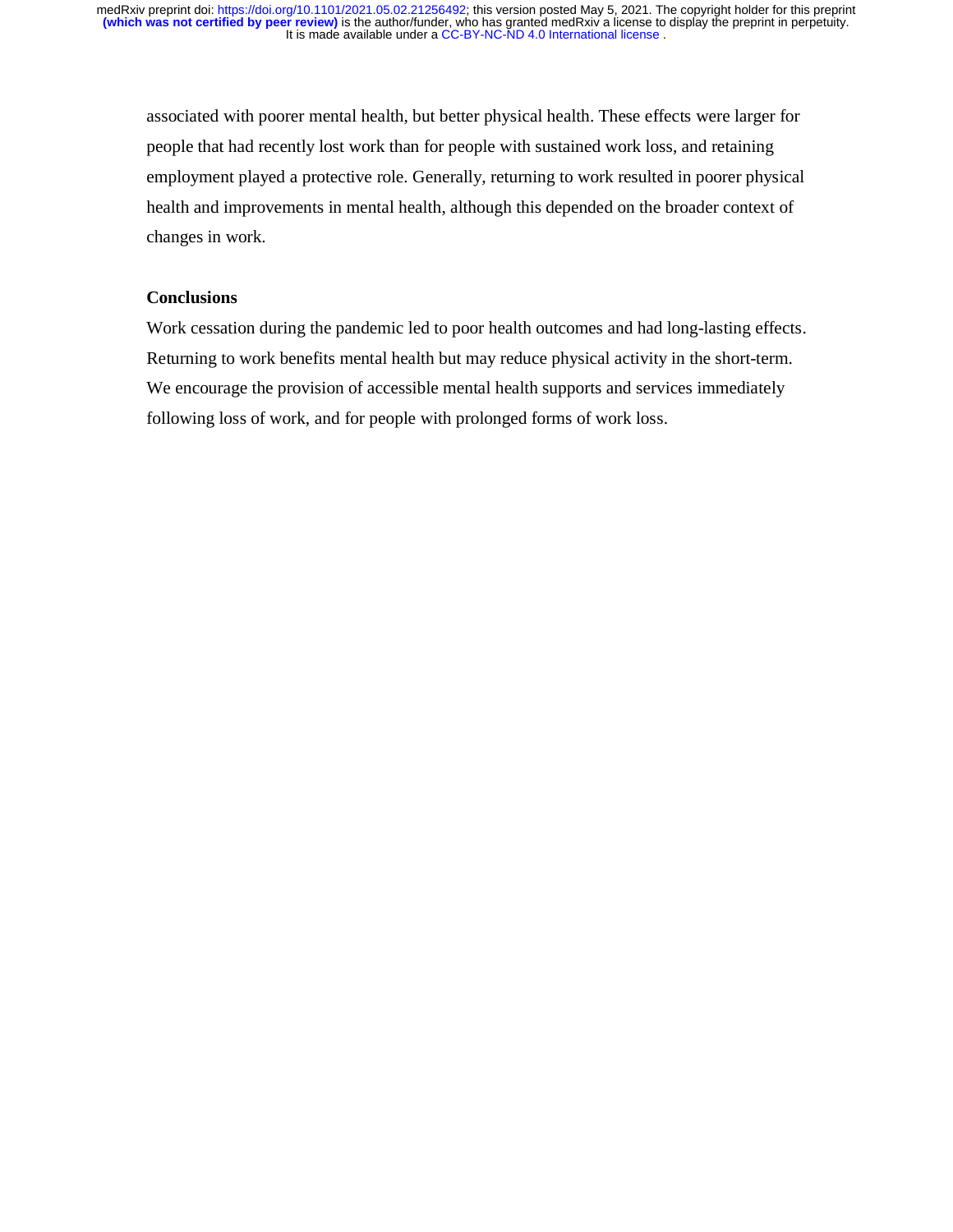## **Introduction**

Involuntary job loss can be a devastating experience, affecting livelihoods, mental health and a sense of identity. Wide-scale job loss has been a feature of the COVID-19 pandemic, arising from public health measures designed to contain viral spread such as business closures and movement restrictions and physical distancing. These restrictions are now easing in some countries as rates of vaccination increase, however the full recovery of lost working hours is expected to take several years, with a projected recovery in 2021 still resulting in 36 to 130 million full-time equivalent job losses compared to pre-pandemic levels [1]. As people return to work, we can begin to determine whether some of the immediate health consequences of being out of work during the early pandemic, such as worsened mental health [2], either quickly recalibrate upon returning to work, or persist for an extended period of time. Australia is a unique setting for such a study, having experienced an initial national lockdown resulting in widescale loss of working hours, but with business conditions improving rapidly late in 2020 thanks to a largely successful suppression of COVID-19 community transmission.

Within Australia, as in other nations, the recovery of jobs and working hours are not evenly distributed across the labour force. Some people are able to quickly return to work as restrictions ease, whilst others may continue to struggle to find employment for prolonged periods. Following the first national wave of COVID-19 in Australia, casual workers (i.e. employees without sick or holiday leave entitlements) accounted for around two-thirds of people losing their job, and casual employment recovered by 37.2% between May and August 2020 [3], coinciding with easing restrictions across most of the country. However, from July to October 2020, the state of Victoria experienced an extended community lockdown during a second wave of COVID-19 localised within the state. Job losses were also more pronounced in Victoria [4]. The health impacts of Victorian workers are likely to differ due to the experience of an extended and stringent lockdown, in addition to a larger proportion of individuals experiencing multiple periods of work cessation and return to work. Additionally, some will have sustained longer-term unemployment or loss of work throughout most of the year, and the health outcomes of this group may differ. Nationally, some businesses that survived the initial national lockdowns in March/April were not able to sustain operations and closed later in the year, while others re-opened in a very different operating environment and in a reduced capacity. In summary, many workers have moved in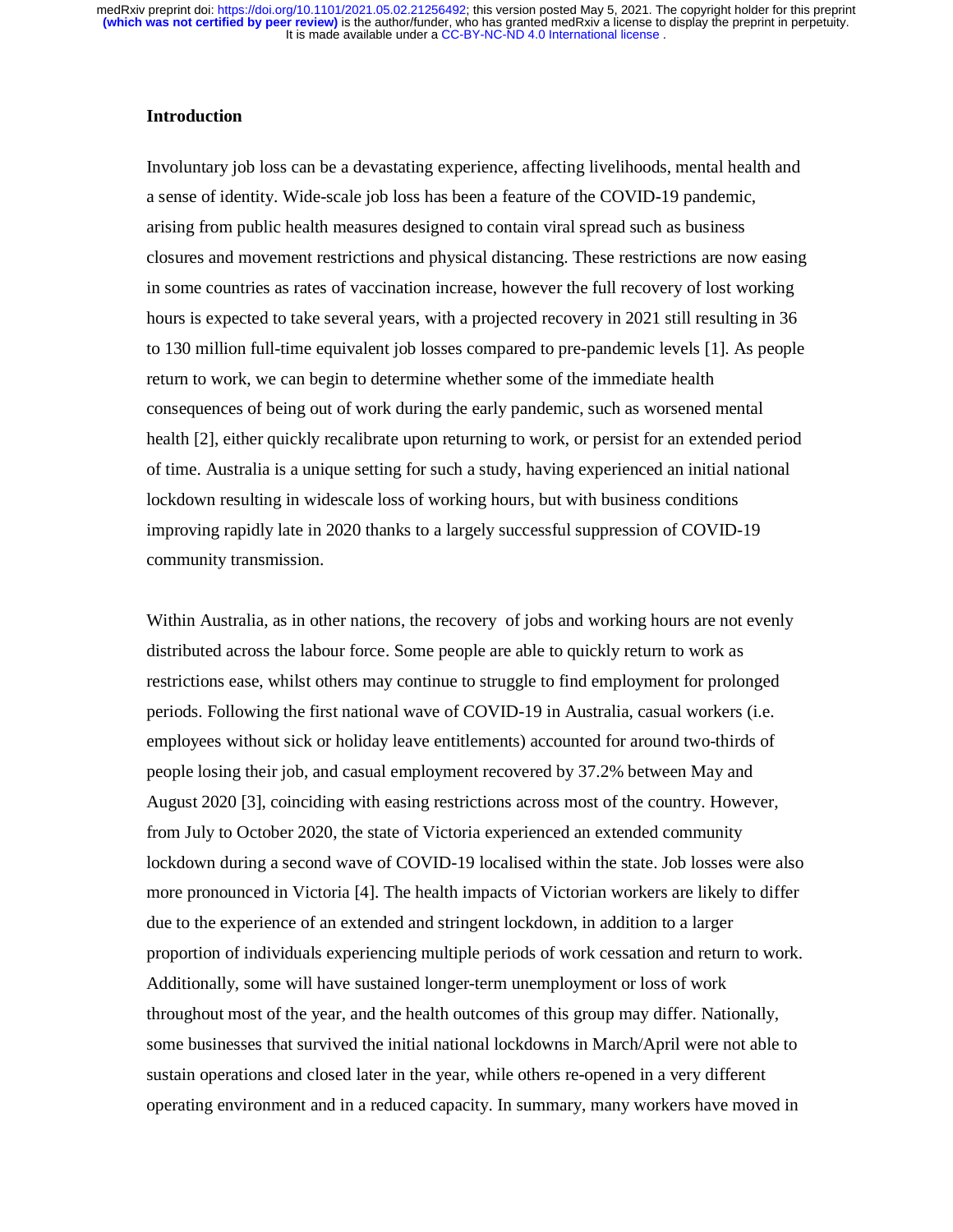and out of work during the pandemic, following the initial nation-wide work loss observed in March / April 2020.

The increased burden of mental ill health has been a feature of the pandemic [5], due in part to high levels of social isolation, restrictions on everyday activities, and the loss of work. Returning to work is generally positive for mental health [6], although this is not well described in a pandemic context. There is also limited understanding of how mental health is affected by multiple instances of work loss , for instance in response to repeated business closure. The negative long-term impacts of unemployment on mental health have been characterised outside of the COVID-19 context, including studies of multiple exposures to unemployment [7], and others observing how mental health itself influences longer durations of unemployment [8]. The unique circumstances of the pandemic may alter these relationships. During the pandemic, people are not only experiencing the loss of work, but are also facing uncertainty about returning to work amidst a COVID-induced recession along with regular and at times sudden changes in public health preventive measures that may affect work opportunities. Employees that are stood-down from work and supported by temporary wage subsidies [9], intended to counteract labour market effects, may have increased confidence in returning to work as the economy recovers and as restrictions are eased, which may have secondary implications for health.

The pandemic has also had a marked effect on our physical behaviour. The closure of nonessential businesses and restrictions on gatherings have reduced the opportunity for some physical activities like group sports and use of gyms and indoor venues. However, a consequence of such restrictions is the increased availability of discretionary time, particularly for individuals that are out of work. Some jurisdictional lockdown rules and messaging have include time-limitations for exercise, which may promote increased physical activity in some cases [10]. Lockdown rules have also included working from home directives that risks a reduction in incidental exercise associated with travelling to and from a workplace. To our knowledge the long-term impacts of pandemic-related work loss and return to work on physical health have not yet been examined.

We describe a cohort of working-age Australians, focusing on those experiencing work loss, to evaluate the health responses during and following periods of work cessation and upon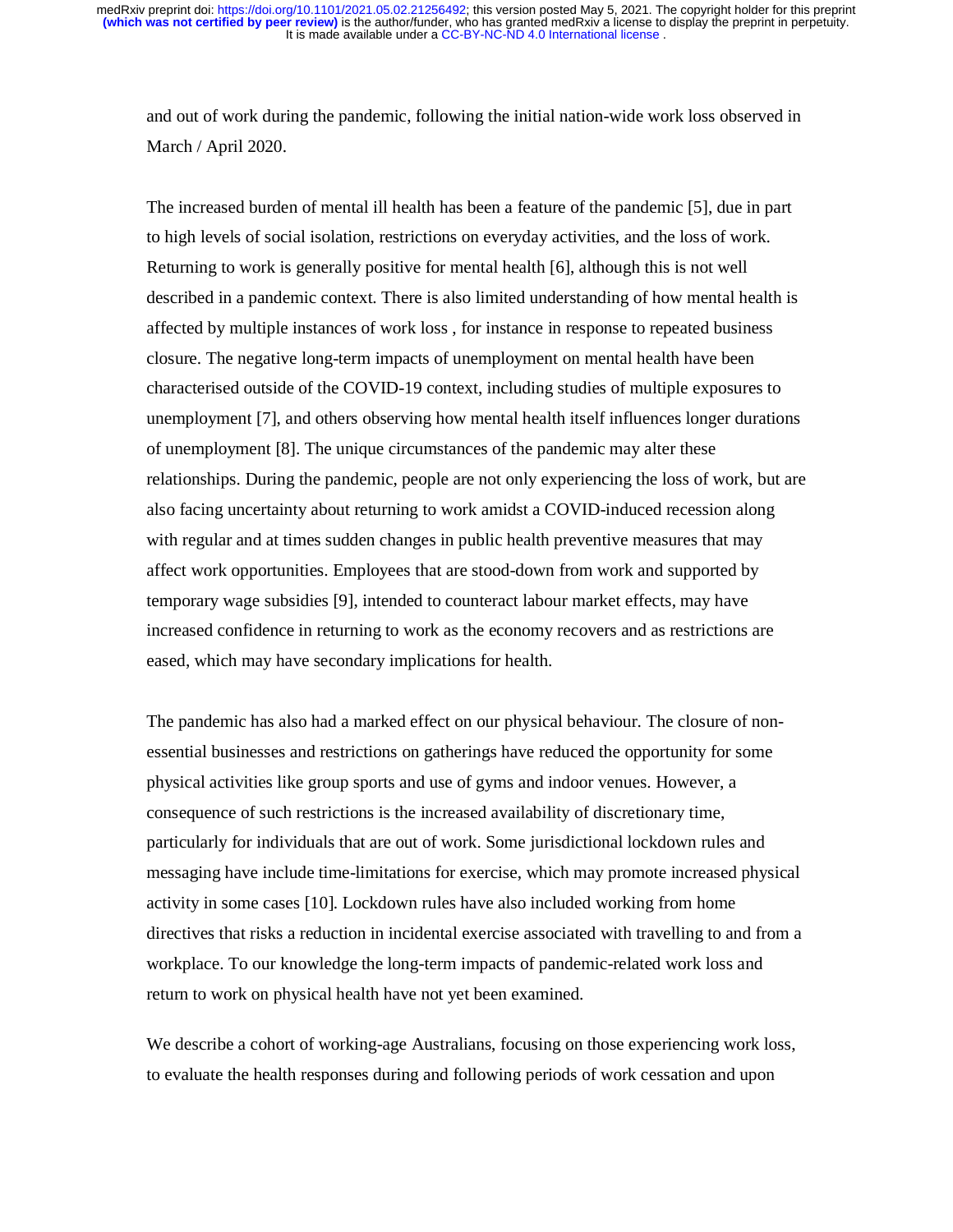returning to work throughout the pandemic. Specifically, we sought to answer four research questions:

- 1. Does being out of work early in the pandemic affect health six months later?
- 2. Do health impacts differ for people employed but not currently working?
- 3. What are the health impacts of changes in exposure to work?
- 4. How does the longitudinal context of changes in work effect health?

## **Methods**

## Data collection, setting and participants

We report findings from a longitudinal cohort study of people that were employed in a paid job or self-employed prior to the pandemic, residing in Australia and aged at least 18 years.

A total of 2603 participants enrolled in the study and completed a 20-minute baseline survey (either online or via a telephone survey) between 27 March and 12 June 2020, of which 2151 participants also consented to future follow-up surveys at 1, 3 and 6 months after baseline. Baseline survey measures for the cohort have been previously described [2]. The cohort includes a group of people experiencing work loss early in the pandemic and a control group of people who did not lose working hours.

#### Health outcomes

Three health outcomes were assessed at each of the four-survey time-points: (1) psychological distress, (2) mental health, and (3) physical health. Psychological distress was assessed using the total scores from the 6-item Kessler Psychological Distress scale [11] ranging from 6 to 30. Mental and physical health was assessed using the mental health component summary score and the physical health component summary score from the 12 item Short Form Health Survey (SF-12) [12], ranging from 0 to 100.

#### Work

Exposure to work was dichotomised into two groups at each survey timepoint, where individuals were described as either *Working* (W) or *Not working* (N). The state of *Working* describes people that were employed at the time, and worked more than zero hours during the prior week. The state of *Not working* describes people that had either lost their job and were unemployed, or that had been stood down from work or furloughed.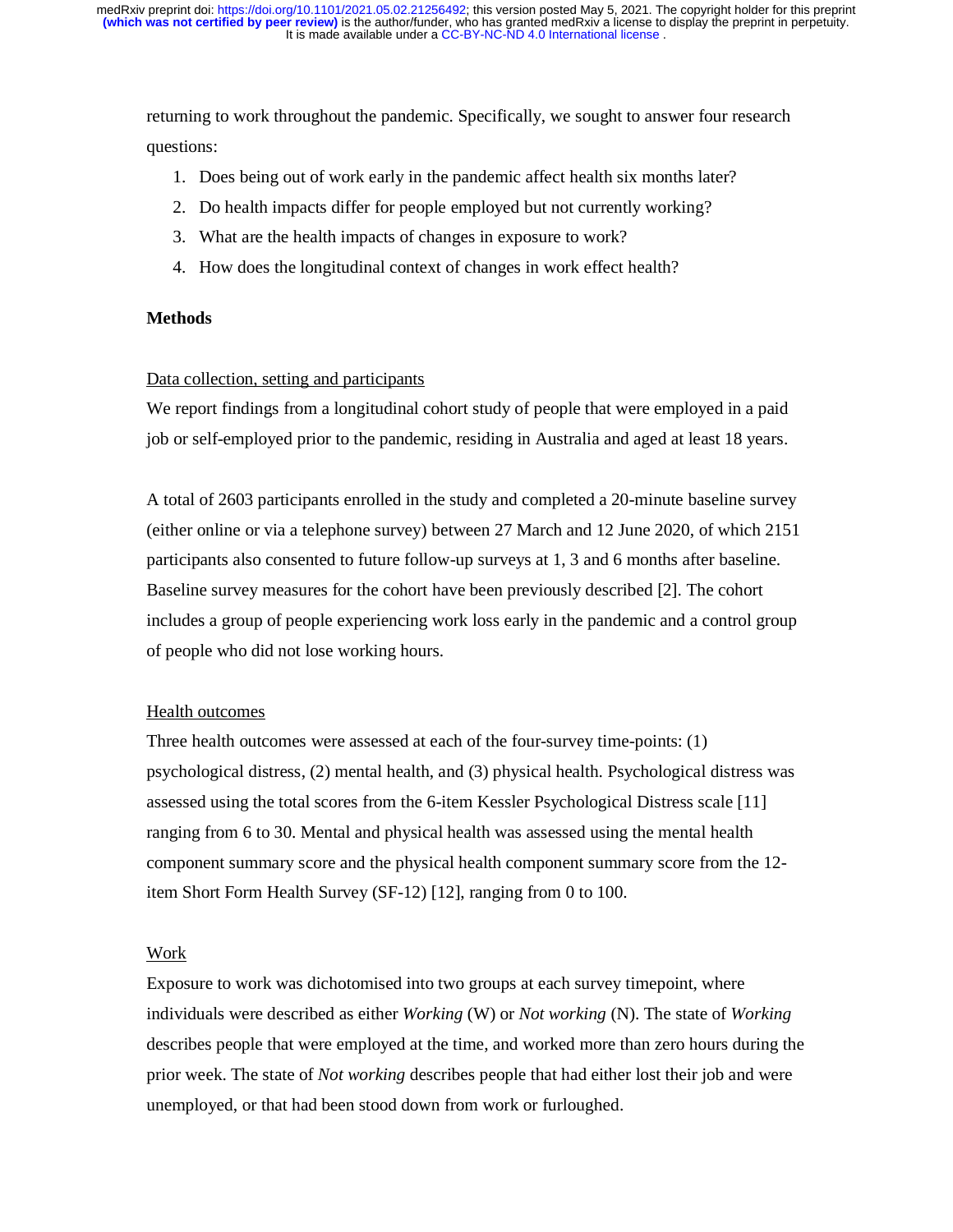## Employment

An employment variable was defined to describe whether people were employed or not at each survey time-point. Workers were assigned at each survey time-point as either being employed and working, employed and not working, or unemployed and not working.

## Analytical approach

A total of 6859 observations were available for statistical analysis from 2603 participants across four surveys.

Firstly, summary statistics were calculated to describe subgroups of people that were either working or not working at baseline. Groups were summarised according to demographics, pre-existing health conditions, residential location, and survey mode.

Secondly, linear mixed models were used to account for repeated measures. Four models labelled 1-4 were designed to evaluate health outcomes with different exposures describing work loss, and were designed to answer the four research questions. Model 1 focuses on baseline work status groups and their changes in health over time. Models 2-4 describe health outcomes along with their corresponding work status at any survey time-point. The four models were estimated for each of the three health outcomes.

## *Model 1: Does being out of work early in the pandemic affect health six months later?*

Model 1 describes health outcomes across each of the four survey time-points, comparing individuals that were either working or not working at baseline. The exposure group for model 1 was working status at baseline (i.e. time-invariant work status) with an interaction term describing each survey time-point allowing us to estimate the differences in health outcomes for both groups at each survey time-point regardless of their future working status.

#### *Model 2: Do health impacts differ for people not working if they are employed?*

Model 2 is separated into two sub-models. Model 2.1 describes the health outcomes for those individuals either working, or not working at each of the four respective survey-time points. The exposure for Model 2.1 was working status at the same survey time-point as the corresponding health score. Model 2.2 is the same as Model 2.1 but with those who were not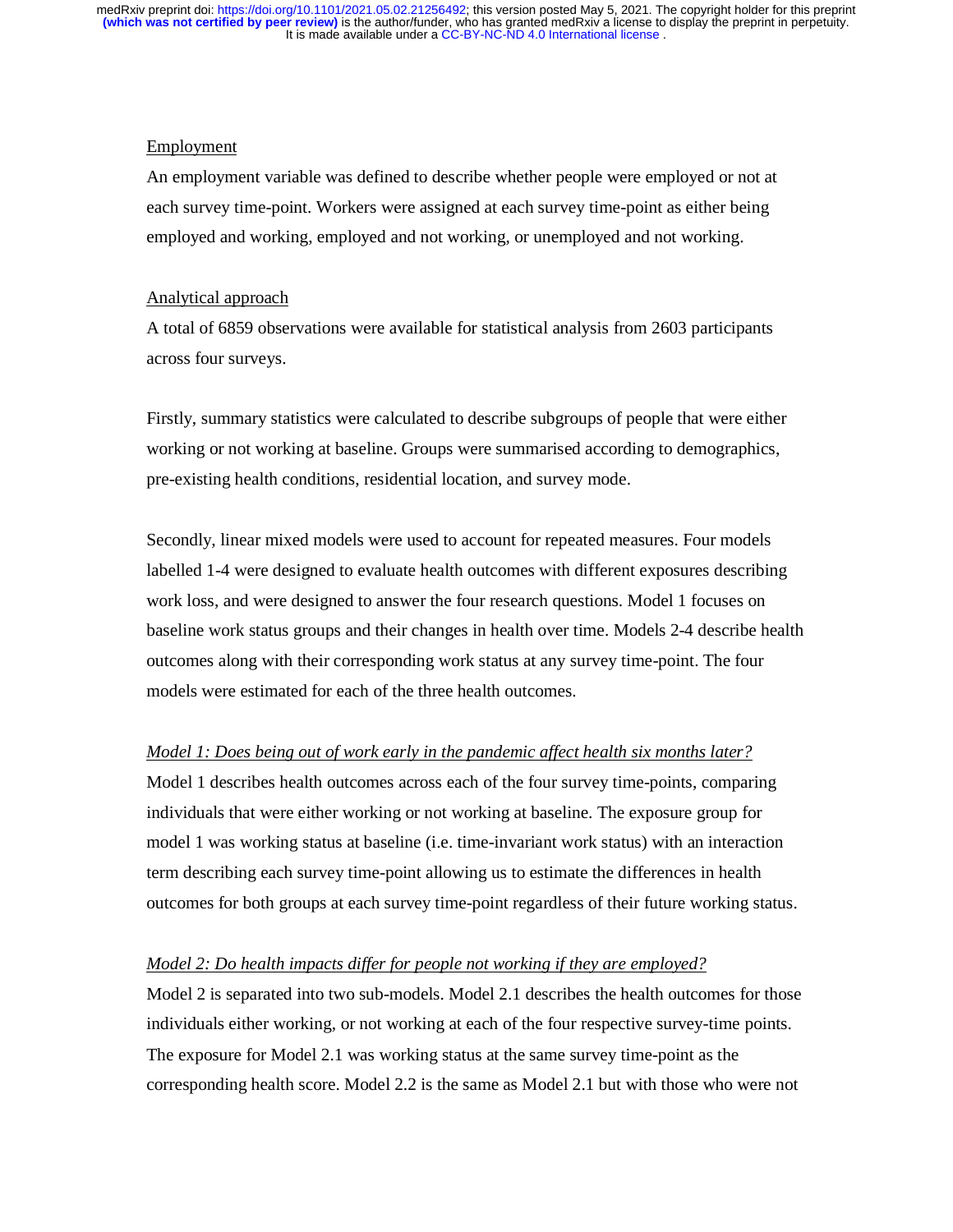currently working separated into those who were still employed and those who were unemployed.

## *Model 3: What are the health impacts of changes in exposure to work?*

The exposure for Model 3 was defined as an interaction between the work status at any given survey time-point with the work status of the prior survey. Four outcomes are possible: (1) working at both time-points, (2) not working at both time points; (3) transition from working to not working; (4) transition from not working to working. Participants were assigned as working before baseline.

## *Model 4: How does the longitudinal context of changes in work effect health?*

The exposure in Model 4 is a three-way interaction term for the work status of a particular survey with the work statuses for the prior two surveys. The reference group for Model 4 describes people that were currently working and that also were working at the two prior survey time-points. Participants were assumed to be working for two pseudo-survey timepoints prior to baseline, supported by study participant eligibility criteria for being involved in paid work prior to the pandemic (and specifically during September to December 2019).

## Fixed effects and random effects

Variables describing gender, age group, survey time-point, residential location, and preexisting health conditions prior to baseline were included in models as fixed effects. Regression models for mental health and psychological distress included fixed effects for preexisting anxiety and depression. Regression models for physical health included a variable describing the number of pre-existing medical condition categories as none, one, or two or more. An interaction term was included between survey time-point and whether participants resided in Victoria or the Rest of Australia, in addition to fixed effect for survey time-point itself due to known influences of an extended lockdown on health [13]. Previous analyses describe response categories [2] and also identified differences in health outcomes by survey mode, thus survey mode was also included in all models as a fixed effect. Reference groups for fixed effects were male, ages 35-44 years, no pre-existing medical conditions, residing outside of Victoria, and online survey mode. Intercept estimates correspond to these reference groups.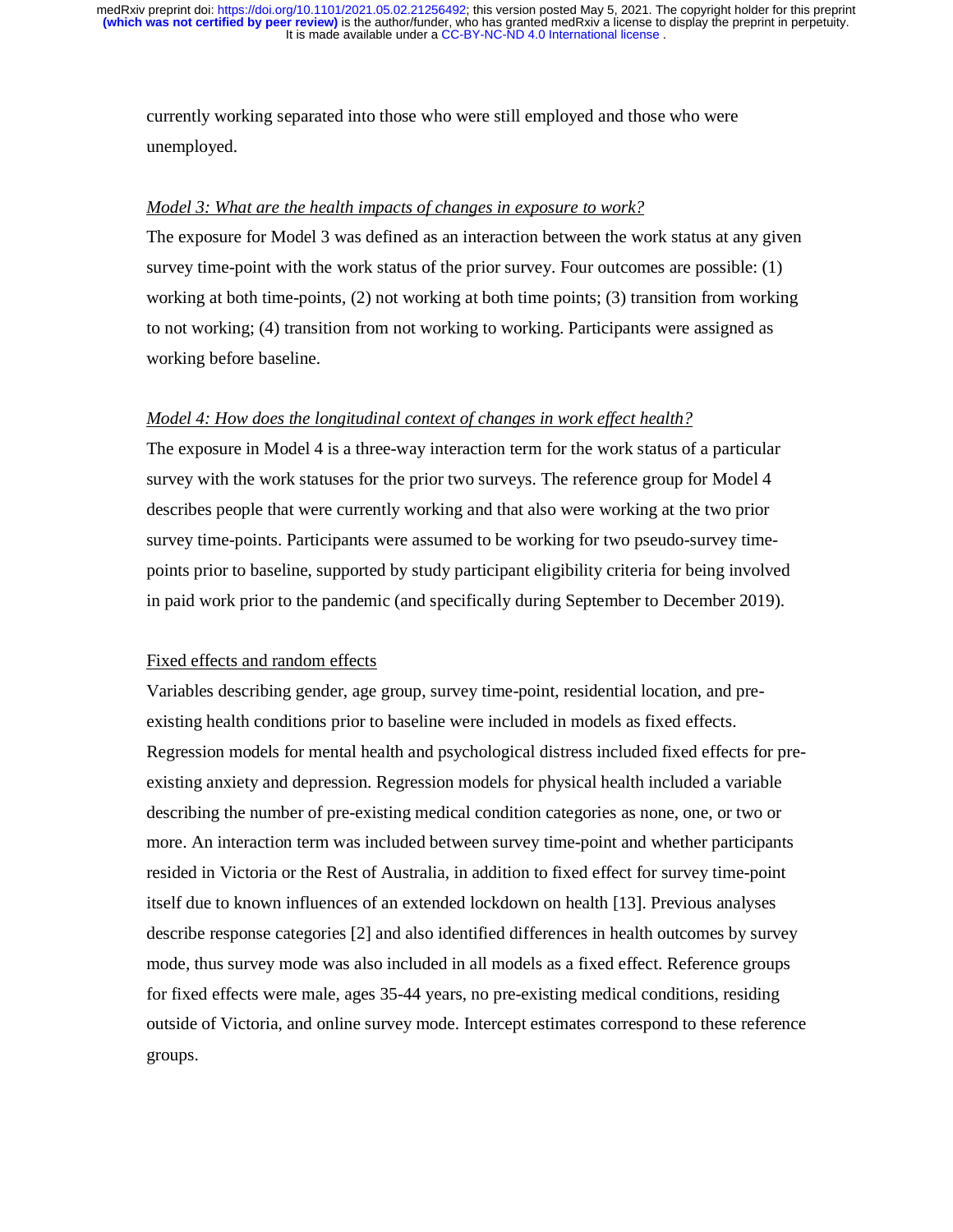Across all linear mixed models, repeated measurements were incorporated by including random effects for survey time-point with a unique identification number for each participant.

## **Results**

A summary of the cohort is described in Table 1 showing differences between people that were working at baseline, and people without work. However, many people either subsequently returned to work, lost work, or were in an out of work on multiple occasions. Across four survey time-points, health outcomes were calculated for people in work on 4463 occasions and for people that were not currently working on 2196 occasions. When evaluating transitions between working states, the most common was for people to report working on both occasions (59.8%), followed by movement from working to not working (work loss; 20.4%), not working on both occasions (sustained work loss; 12.1%), and moving from not working to working (return to work, 7.7%). Table 2 presents a summary of findings from regression models.

## Long term health effects of work loss during the early pandemic

Overall, mental health improved over time and physical health deteriorated (Figure 1, Model 1, Table 2). At baseline mental health scores were lower than pre-pandemic population average levels (i.e. 50/100), whereas physical health scores were notably higher than prepandemic population averages throughout all survey time-points.

 People that were out of work at baseline had higher levels of psychological distress, poorer mental health and better physical health compared to people working at baseline, which continued over 6 months. The reference group of those working at baseline showed poorer physical health after six months compared to their baseline levels. The physical health of those not working at baseline started off better than those working at baseline but ended up worse in comparison after 6 months, following a more rapid deterioration.

## Employment as a protective factor for health during work loss

Throughout the study period, not working was associated with increased psychological distress and poorer mental health compared to being in work (Model 2.1, Table 2). Health outcomes differed between people that were unemployed and people that were employed but not working (Model 2.2, Table 2). Compared to people working, employed individuals who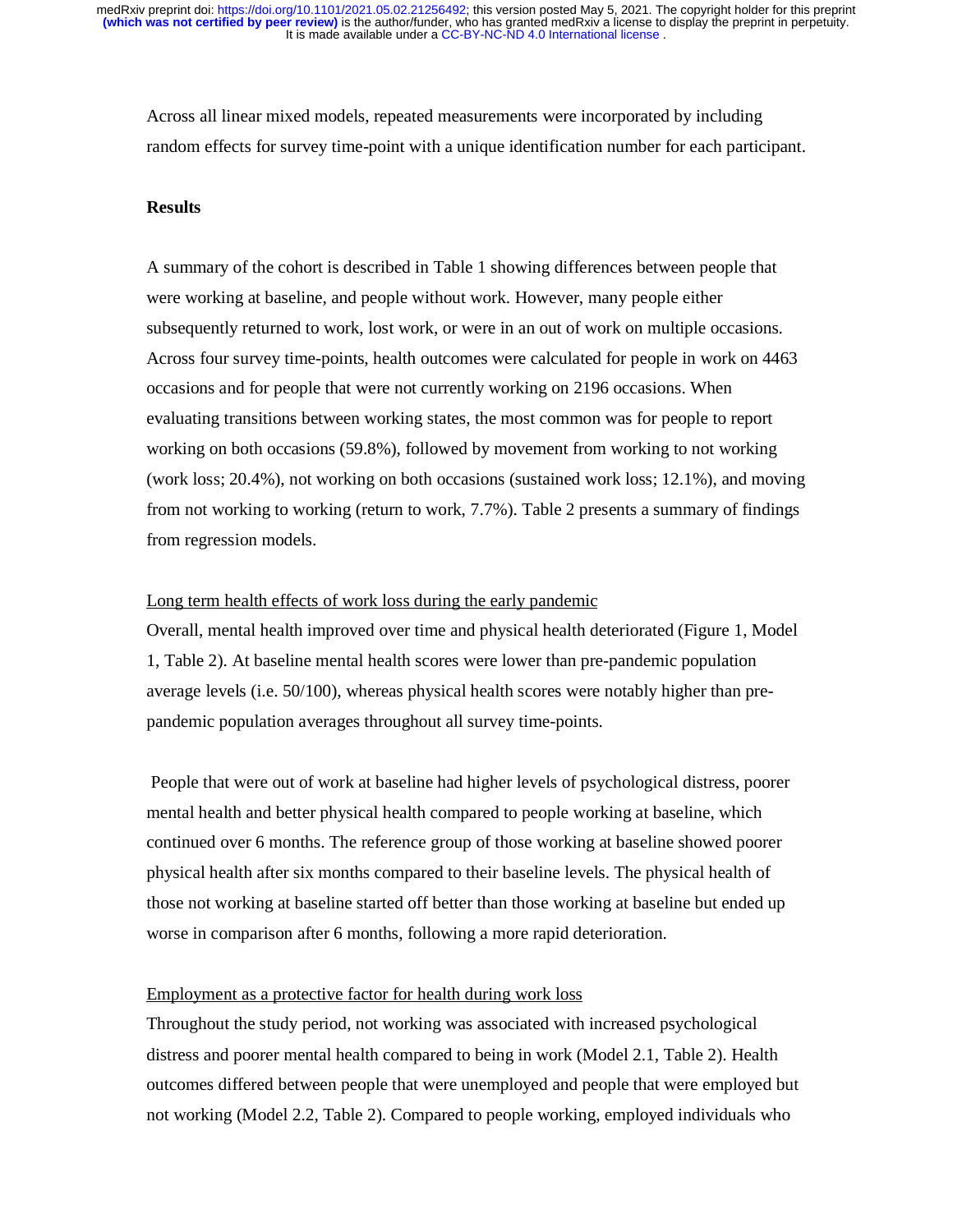It is made available under a [CC-BY-NC-ND 4.0 International license](http://creativecommons.org/licenses/by-nc-nd/4.0/) . **(which was not certified by peer review)** is the author/funder, who has granted medRxiv a license to display the preprint in perpetuity. medRxiv preprint doi: [https://doi.org/10.1101/2021.05.02.21256492;](https://doi.org/10.1101/2021.05.02.21256492) this version posted May 5, 2021. The copyright holder for this preprint

were not working had higher levels of distress, and poorer mental health. These effects were greater among unemployed people. The physical health of employed people who were not working was significantly higher than for people employed and working.

#### Persistent health effects following work loss or return to work

The impacts of current working status on health differed depending on prior work status (Model 3, Table 2). Individuals with sustained work loss (i.e., not working at two consecutive time-points) demonstrated the highest levels of distress, and poorest mental health. The negative impacts of not working on mental health and distress were smaller in magnitude for people experiencing work loss (transitioning from working to not working), though still statistically significant.

Findings from Model 4 extend upon Model 3, by showing that the negative effects on mental health and psychological distress are larger when work loss is more acute (i.e. WWN), with smaller effects for sustained work loss (i.e. WNN). The worst mental health outcomes were observed for the continuously out of work group (i.e. NNN), as well as the most elevated levels of psychological distress, and low levels of physical health. Sustaining work (i.e. WWW) was associated with the highest levels of mental and physical health, however those newly returning to work (i.e. NNW) were amongst those with the lowest levels of physical health, which improved with ongoing work (i.e. NWW, and subsequently WWW).



**Figure 1. Adjusted estimates for psychological distress, mental health and physical health scores over 6 months based on baseline work status (i.e. Model 1). Intercept estimates describe covariate reference groups.**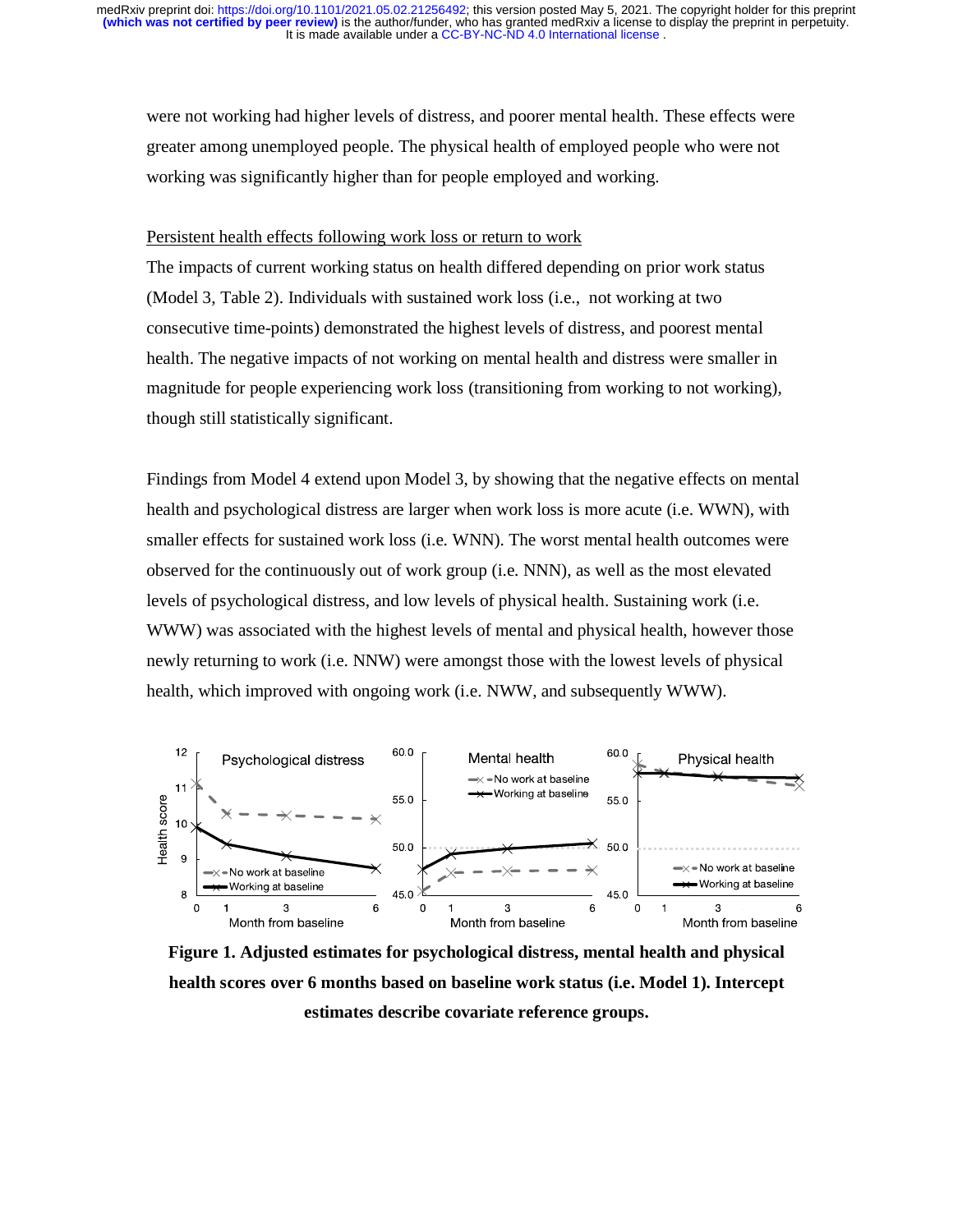|                                      | Cohort summary statistics.<br>$N$ (column %) |                              |  |
|--------------------------------------|----------------------------------------------|------------------------------|--|
| <b>Working status at baseline</b>    | <b>No Work</b><br>$N = 1154$                 | <b>Working</b><br>$N = 1449$ |  |
| <b>Gender</b>                        |                                              |                              |  |
| Female                               | 841 (72.9)                                   | 773 (53.3)                   |  |
| Male                                 | 303(26.3)                                    | 672 (46.4)                   |  |
| Non-binary/no gender/unspecified     | 10(0.9)                                      | 4(0.3)                       |  |
| <b>Age Group</b>                     |                                              |                              |  |
| 18 to 24 years                       | 131 (11.4)                                   | 114(7.9)                     |  |
| 25 to 34 years                       | 195 (16.9)                                   | 247 (17.0)                   |  |
| 35 to 44 years                       | 189 (16.4)                                   | 295 (20.4)                   |  |
| 45 to 54 years                       | 293 (25.4)                                   | 354 (24.4)                   |  |
| 55 to 65 years                       | 299 (25.9)                                   | 353 (24.4)                   |  |
| Over 65 years                        | 47(4.1)                                      | 86(5.9)                      |  |
| <b>Pre-existing mental health</b>    |                                              |                              |  |
| conditions                           |                                              |                              |  |
| Anxiety                              | 313(27.1)                                    | 150(10.4)                    |  |
| No Anxiety                           | 841 (72.9)                                   | 1299 (89.6)                  |  |
| Depression                           | 302(26.2)                                    | 190(13.1)                    |  |
| No Depression                        | 852 (73.8)                                   | 1259 (86.9)                  |  |
| <b>Number of pre-existing health</b> |                                              |                              |  |
| conditions                           |                                              |                              |  |
| None                                 | 462 (40.0)                                   | 1013 (69.9)                  |  |
| One                                  | 331 (28.7)                                   | 266 (18.4)                   |  |
| Two or more                          | 361 (31.3)                                   | 170(11.7)                    |  |
| <b>Residential Location</b>          |                                              |                              |  |
| Victoria                             | 388 (33.6)                                   | 493 (34.0)                   |  |
| <b>Rest of Australia</b>             | 754 (65.3)                                   | 944(65.1)                    |  |
| Undetermined                         | 12(1.0)                                      | 12(1.0)                      |  |
| <b>Survey mode</b>                   |                                              |                              |  |
| Online                               | 900 (78.0)                                   | 323(22.3)                    |  |
| Telephone                            | 254 (22.0)                                   | 1126 (77.7)                  |  |

## **Table 1. Descriptive statistics by working status at baseline.**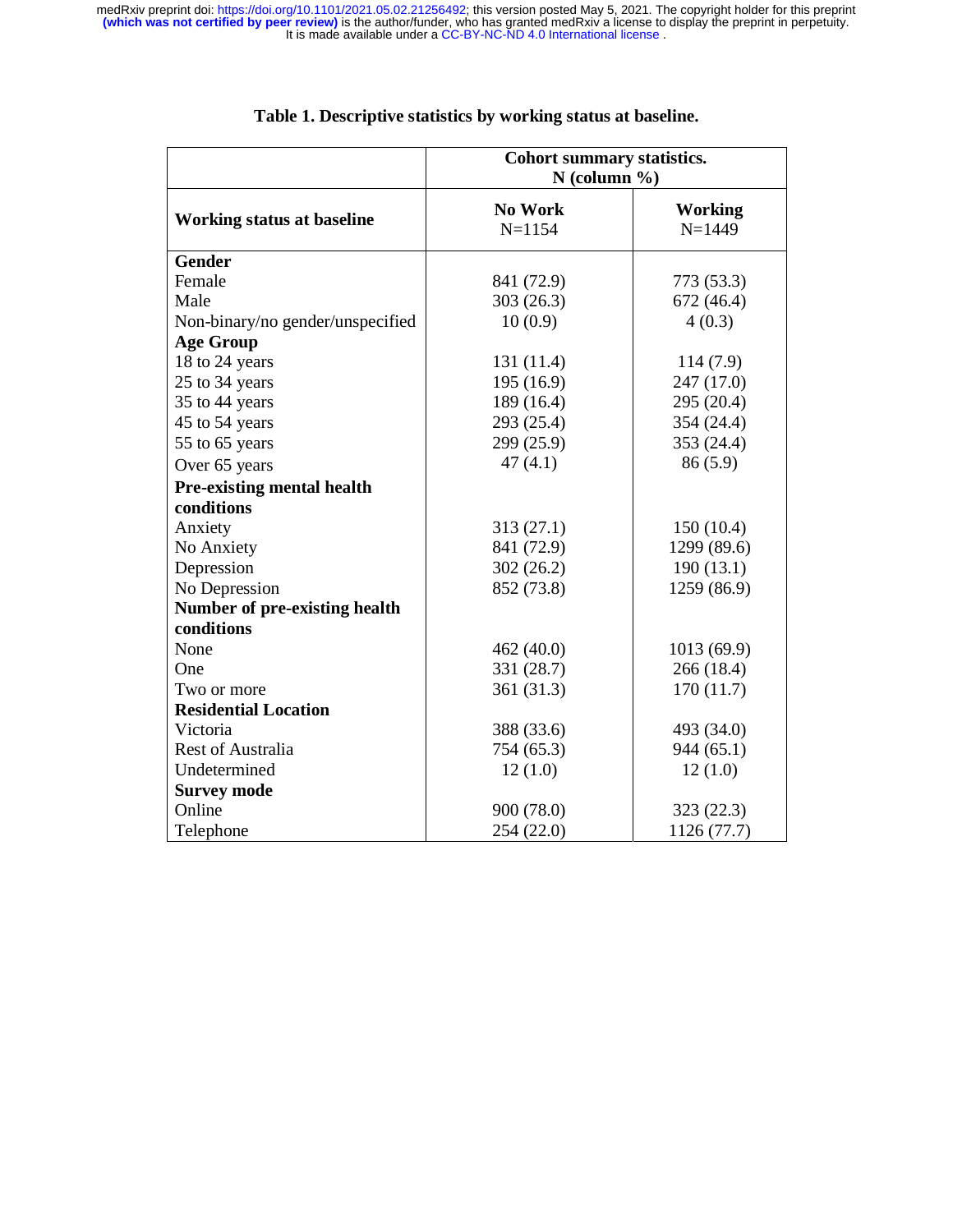|                                                                                           |                               | Adjusted estimates for differences in health score<br>[95% Confidence Interval]                  |                                                       |                                                         |
|-------------------------------------------------------------------------------------------|-------------------------------|--------------------------------------------------------------------------------------------------|-------------------------------------------------------|---------------------------------------------------------|
|                                                                                           | Number of<br>occasions<br>(%) | <b>Psychological distress</b><br>$(-\beta < 0$ : worse distress) <sup><math>\bar{f}</math></sup> | <b>Mental health</b><br>$(\beta < 0$ : poorer health) | <b>Physical health</b><br>$(\beta < 0$ : poorer health) |
| Model 1. Does being out of work<br>early in the pandemic affect<br>health 6 months later? | 6859 (100.0)                  |                                                                                                  |                                                       |                                                         |
| No Work at baseline * baseline                                                            | 1154 (16.8)                   | $-1.23**$ [ $-1.52$ , $-0.93$ ]                                                                  | $-2.33**$ [-3.01, -1.65]                              | $0.94**$ [0.44, 1.44]                                   |
| No Work at baseline * 1 month                                                             | 644 (9.4)                     | $-0.39*$ $[-0.74, -0.05]$                                                                        | $-0.37$ $[-1.20, 0.45]$                               | $0.14$ [-0.48, 0.75]                                    |
| No Work at baseline * 3 months                                                            | 547(8.0)                      | $-0.33$ [ $-0.73$ , $0.08$ ]                                                                     | $-0.20$ [ $-1.17, 0.77$ ]                             | $-0.31$ [ $-1.02, 0.41$ ]                               |
| No Work at baseline * 6 months                                                            | 475(6.9)                      | $-0.22$ [ $-0.73$ , $0.29$ ]                                                                     | $-0.16$ [ $-1.36$ , $1.05$ ]                          | $-1.29**$ [-2.17, -0.41]                                |
| Working at baseline * baseline                                                            | 1449(21.1)                    | $0.00$ (ref.)                                                                                    | $0.00$ (ref.)                                         | $0.00$ (ref.)                                           |
| Working at baseline * 1 month                                                             | 1002(14.6)                    | $0.48**$ [0.24, 0.71]                                                                            | $1.56**$ [1.00, 2.12]                                 | $0.04$ [ $-0.37, 0.46$ ]                                |
| Working at baseline * 3 months                                                            | 836 (12.2)                    | $0.81**$ [0.54, 1.08]                                                                            | $2.11**$ [1.47, 2.75]                                 | $-0.34$ [ $-0.81$ , $0.13$ ]                            |
| Working at baseline * 6 months                                                            | 752 (11.0)                    | $1.16**$ [0.86, 1.45]                                                                            | $2.72**$ [2.02, 3.42]                                 | $-0.50^{\dagger}$ [-1.01, 0.00]                         |
| Model 2.1. Do health impacts<br>differ for people not working?                            | 6859 (100.0)                  |                                                                                                  |                                                       |                                                         |
| No work $(N)$                                                                             | 2196 (32.0)                   | $-1.13**$ [ $-1.35, -0.91$ ]                                                                     | $-2.29**$ [-2.80, 1.78]                               | $0.32^{\dagger}$ [-0.06, 0.70]                          |
| Work (W)                                                                                  | 4663(68.0)                    | $0.00$ (ref.)                                                                                    | $0.00$ (ref.)                                         | $0.00$ (ref.)                                           |
| Model 2.2. Do health impacts                                                              |                               |                                                                                                  |                                                       |                                                         |
| differ for people not working if                                                          | 6859 (100.0)                  |                                                                                                  |                                                       |                                                         |
| <i>they</i> are employed?                                                                 |                               |                                                                                                  |                                                       |                                                         |
| No work (N) * Unemployed                                                                  | 1163(17.0)                    | $-1.65**$ [ $-1.94$ , $-1.37$ ]                                                                  | $-3.03**$ [-3.68, -2.38]                              | $0.08$ [-0.41, 0.57]                                    |
| No work $(N)$ * Employed                                                                  | 1033(15.1)                    | $-0.70**$ [-0.96, -0.44]                                                                         | $-1.65**$ [ $-2.27, -1.04$ ]                          | $0.52*$ [0.06, 0.98]                                    |
| Working $(W)$ * Employed                                                                  | 4463 (68.0)                   | $0.00$ (ref.)                                                                                    | $0.00$ (ref.)                                         | $0.00$ (ref.)                                           |

## **Table 2. Changes in health due to loss of work and return to work during the COVID-19 pandemic.**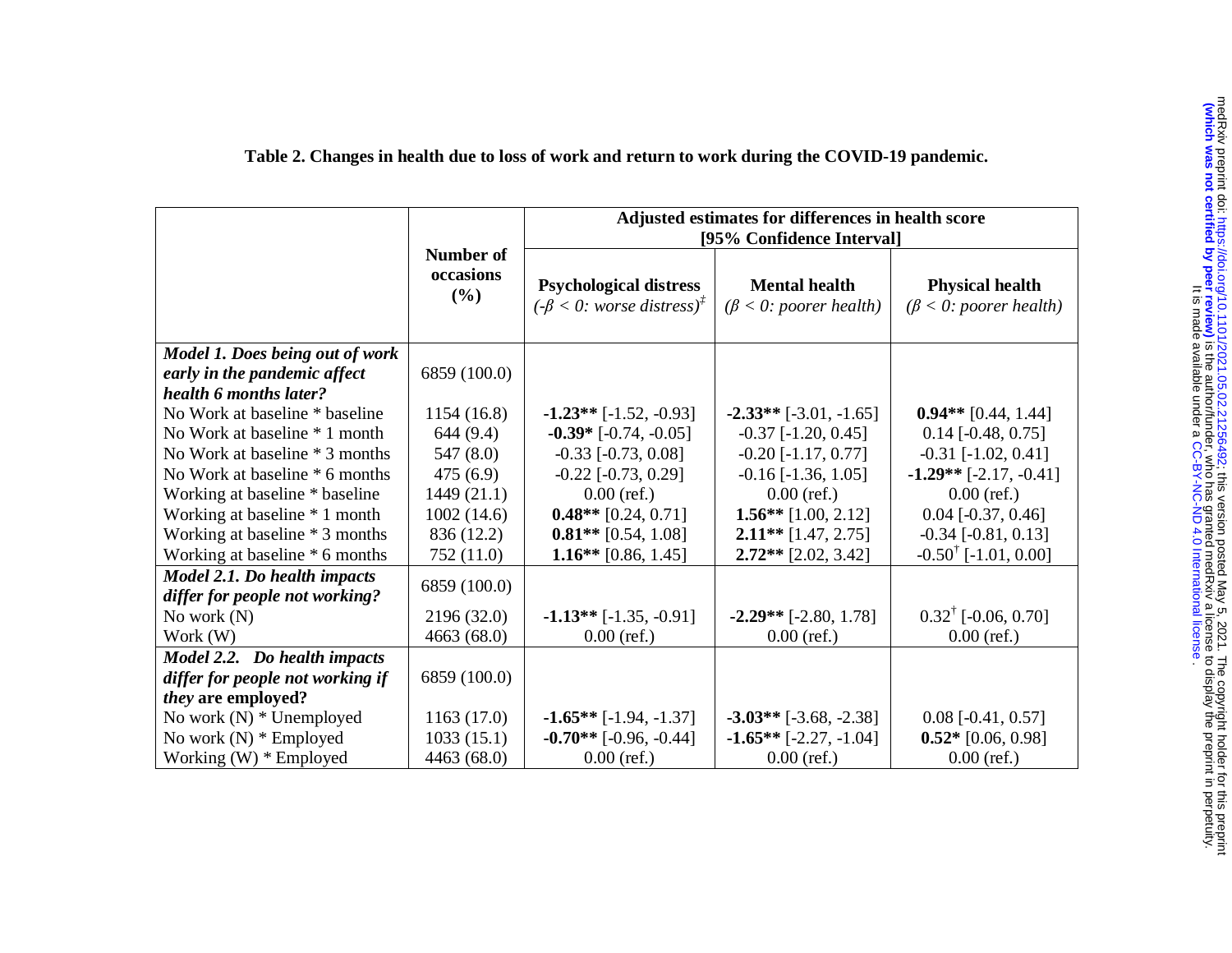| Model 3. What are the health          |              |                          |                                 |                                        |
|---------------------------------------|--------------|--------------------------|---------------------------------|----------------------------------------|
| <i>impacts of changes in exposure</i> | 6588 (100.0) |                          |                                 |                                        |
| to work?                              |              |                          |                                 |                                        |
| No work to No work $(N * N)$          | 796 (12.1)   | $-1.19**$ [-1.55, -0.83] | $-2.46**$ [-3.27, -1.64]        | $-0.30$ [ $-0.91, 0.30$ ]              |
| Working to No work $(W * N)$          | 1346 (20.4)  | $-1.07**$ [-1.36, -0.78] | $-2.23**$ [-2.88, -1.58]        | $0.29$ [-0.20, 0.77]                   |
| No work to Working $(N * W)$          | 509(7.7)     | $0.04$ [-0.28, 0.36]     | $-0.03$ [ $-0.79, 0.73$ ]       | $-0.54$ <sup>T</sup> [-1.11, 0.02]     |
| Working to Working $(W * W)$          | 3936 (59.8)  | $0.00$ (ref.)            | $0.00$ (ref.)                   | $0.00$ (ref.)                          |
| Model 4. How does the                 |              |                          |                                 |                                        |
| longitudinal context of changes       | 6529 (100)   |                          |                                 |                                        |
| in work effect health?                |              |                          |                                 |                                        |
| $N*N*N$                               | 307(4.7)     | $-1.36**$ [-1.88, -0.84] | $-2.56**$ [-3.74, -1.37]        | $-1.17**$ [-2.06, -0.28]               |
| $W*N*N$                               | 226(3.5)     | $-0.89**$ [-1.30, -0.47] | $-2.01**$ [-2.96, -1.07]        | $-0.65^{\dagger}$ [-1.36, 0.06]        |
| $N * W * N$                           | 53 $(0.8)$   | $-0.92*[-1.77, -0.07]$   | $-1.77^{\dagger}$ [-3.81, 0.26] | $-0.74$ [ $-2.25$ , $0.77$ ]           |
| $W * W * N$                           | 216(3.3)     | $-0.98**$ [-1.29, -0.66] | $-2.09**$ [-2.80, -1.39]        | $0.01$ [ $-0.52$ , $0.55$ ]            |
| $N*N*N$                               | 486 (7.4)    | $0.40$ [-0.11, 0.91]     | $0.66$ [ $-0.52$ , 1.85]        | $-1.65**$ [-2.54, -0.75]               |
| $W * N * W$                           | 269(4.1)     | $0.03$ [-0.41, 0.47]     | $-0.06$ [ $-1.09$ , 0.96]       | $-0.74$ <sup>†</sup> [ $-1.51, 0.03$ ] |
| $N * W * W$                           | 1291 (19.8)  | $0.32$ [-0.15, 0.80]     | $0.62$ [-0.50, 1.73]            | $-1.39**$ [-2.22, -0.55]               |
| $W * W * W$                           | 3681 (56.4)  | $0.00$ (ref.)            | $0.00$ (ref.)                   | $0.00$ (ref.)                          |

†0.05≤p<0.1,\*0.01≤p<0.05, \*\*p<0.01. *‡*Coefficients and confidence intervals listed for psychological distress within the table have been negated (i.e. *-*β ) to ease comparisons with corresponding coefficients for mental health. Models controlled for gender, age group, pre-existing health conditions, survey time-point, and interactions of survey time-point with residential location (i.e. Victoria or the Rest of Australia);  $N = No$  work;  $W = Working$ .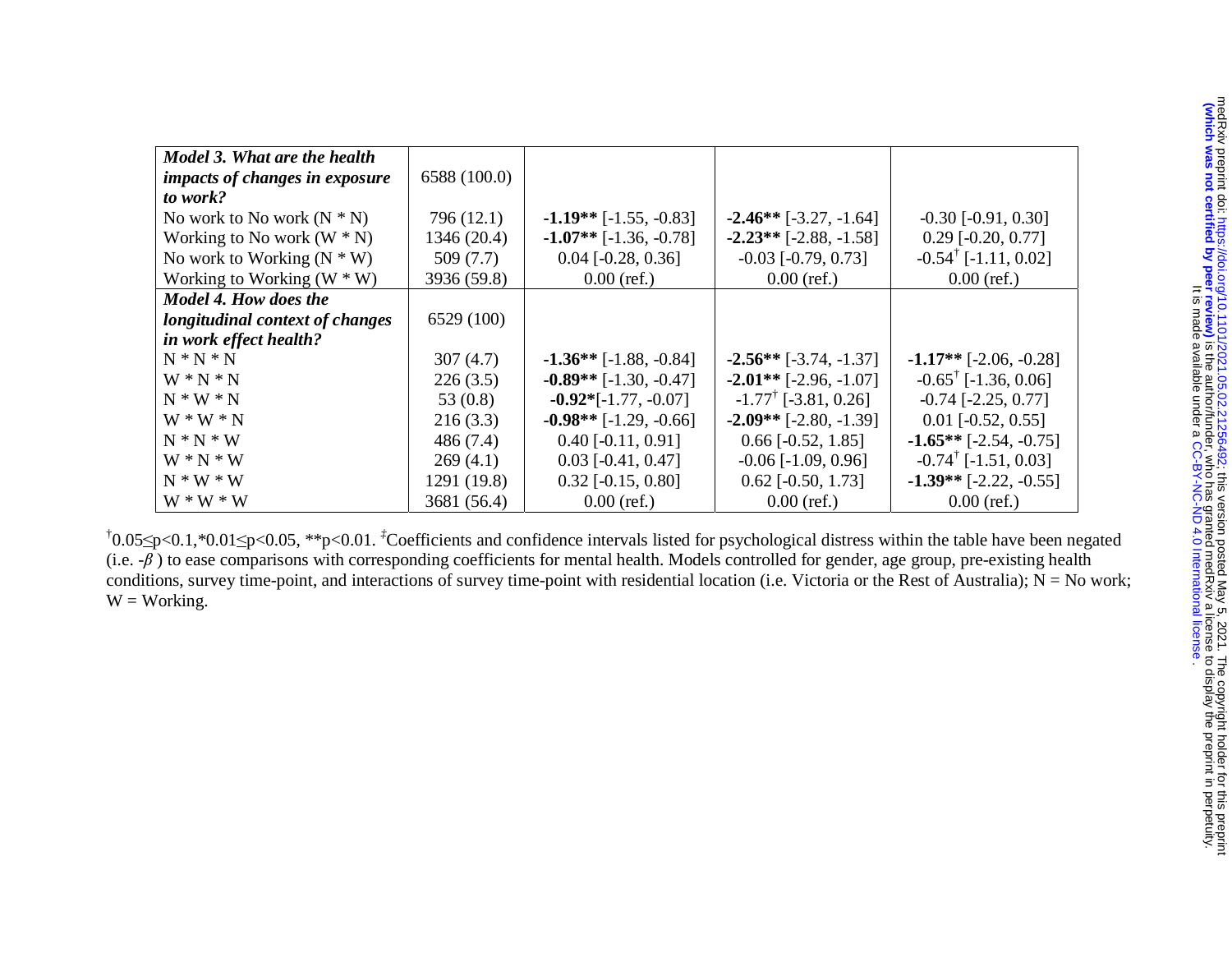## **Discussion**

Our findings suggest that the negative mental health consequences of work loss during the COVID-19 pandemic are heightened immediately following loss of work, and that mental health further deteriorates during more prolonged periods of sustained work loss. Whilst previous studies have shown similar patterns comparing people experiencing short-term and long-term unemployment [14], we observe that this extends to include other forms of work cessation like being temporarily stood down from work, and our findings fall within the unprecedented COVID-19 pandemic context. We also describe significant short-term increases in the physical health of those not working but employed, consistent with previous studies on people that are out of work [15]. One hypothesis for this finding is that improved physical health may be a consequence of an increase in time available for physical activity, coupled with an increased perception of job security, and income security for some. We also demonstrate evidence that returning to work is associated with poorer physical health in the short term as people may need to adapt to new jobs, or a change in lifestyle, that may be more physically demanding, which people may become more accustomed to upon continued engagement in work.

Our analyses demonstrate that returning to work during the COVID-19 pandemic is good for mental health and contributes to reduced psychological distress. Returning to work, may reinstate aspects of working that are good for mental health such as greater social interaction, providing a sense of purpose and identity, along with improved financial security. However, we note that returning to workplaces during the pandemic is qualitatively different to a prepandemic context, given the large-scale changes to workplace health and safety policies and practices [16] and the backdrop of stress and social disruption. The majority of workers express concerns about returning to workplaces during the pandemic and this may act to reduce some of the mental health benefits that would otherwise be achieved [17]. Continuing to monitor the health of workers once they have returned to work will be essential to understand the longer-term impacts of work loss beyond the initial return to work period.

We have shown evidence that retaining employment when not working potentially moderates the relationship between work loss and mental health, cushioning reductions in mental health by about a half. Whilst unemployed individuals may be eligible to access social security supports, the prospects of securing work during an economic recession will be lower for the unemployed than for people who have retained an employment relationship. We note that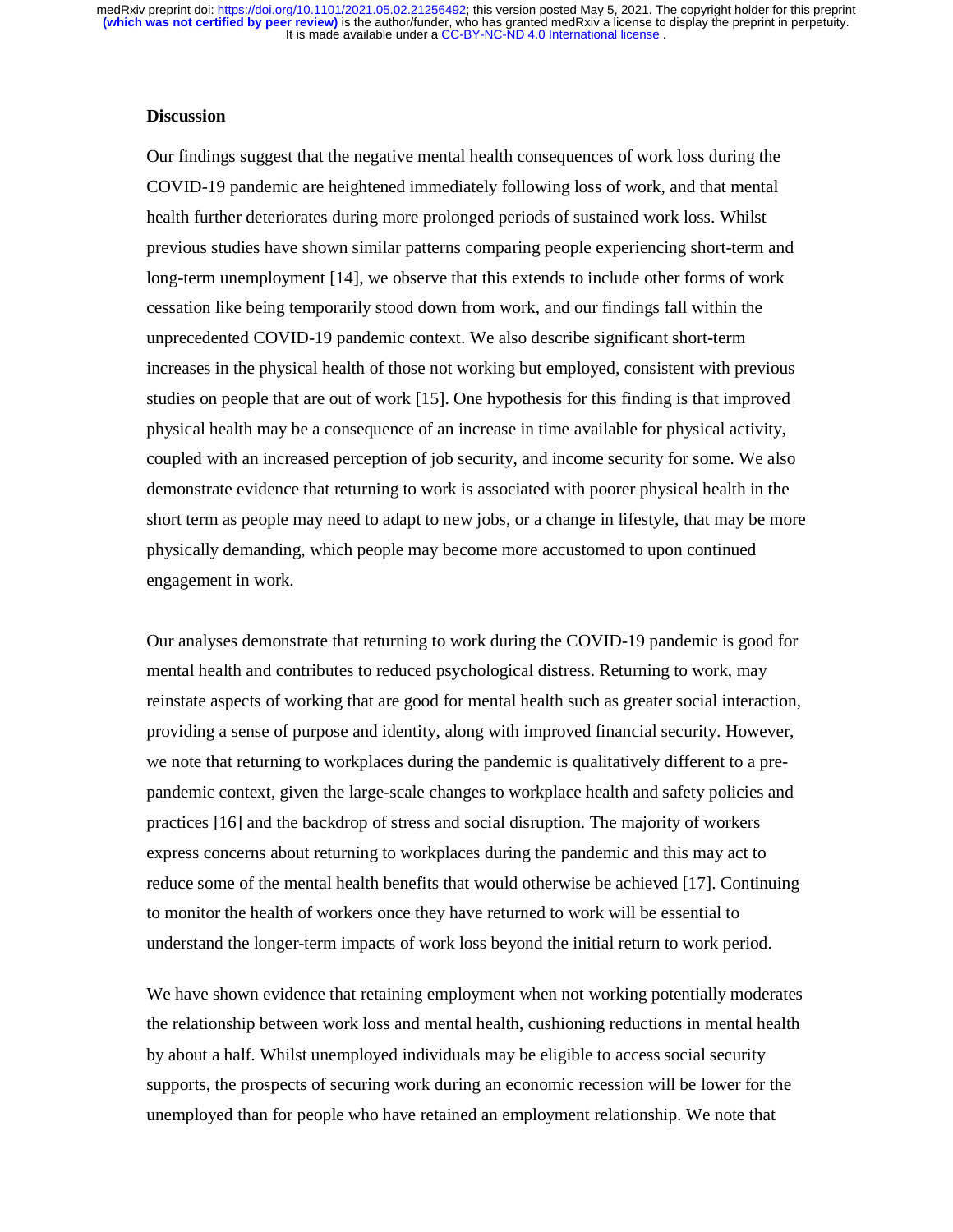furloughed workers may also fear that being stood down represents an interim step on the path to job loss. Consultation and communication between employers and employees about returning to the workplace and future opportunities for re-engagement in work can help to alleviate worker distress in these circumstances [18]. One implication of our findings is that wage subsidy programs and payments that keep people employed whilst businesses close for a temporary period [9] will contribute towards reducing the negative mental health impacts of work loss. It follows that the withdrawal of such economic supports is likely to have negative mental health consequences.

One implication of our findings is that the greatest need for mental health supports and services is in the acute period immediately following loss of work. Provision of such supports has potential to reduce both the short and longer-term mental health consequences of work loss. In Australia, the setting for this study, and in many other nations, there have been additional investment in such services by governments during the pandemic. We previously observed that a relatively small proportion of workers with psychological distress reported accessing formal supports such as psychology/counselling and calling telephone support hotlines [19]. Our findings suggest that the newly unemployed, and people recently stood down or laid off, are a section of the community that will benefit from greater access to, or use of, such services.

To our knowledge, this study reports the first description of longitudinal changes in health and work experienced by Australian workers during the COVID-19 pandemic, which are likely to apply to other countries with similar pandemic-induced changes in work arrangements. One strength of the study is its longitudinal and national coverage of the prevaccination phase of the COVID-19 pandemic. This phase consisted of extended and short (or 'snap') lockdowns resulting in multiple phases of work loss and work recovery. The longitudinal design enabled us to track the health impacts of moving in and out of work over this time period. We also recruited a comparison group whose working hours were unaffected throughout but also experienced the pandemic environment. Characterising the specifics of work loss can be a challenge, particularly for casual workers with multiple jobs and flexible hours, so our analysis has been limited to describing the impact of working or not working. Further analysis will be required to understand a more complete range of working circumstances, for example the impacts of partial work loss.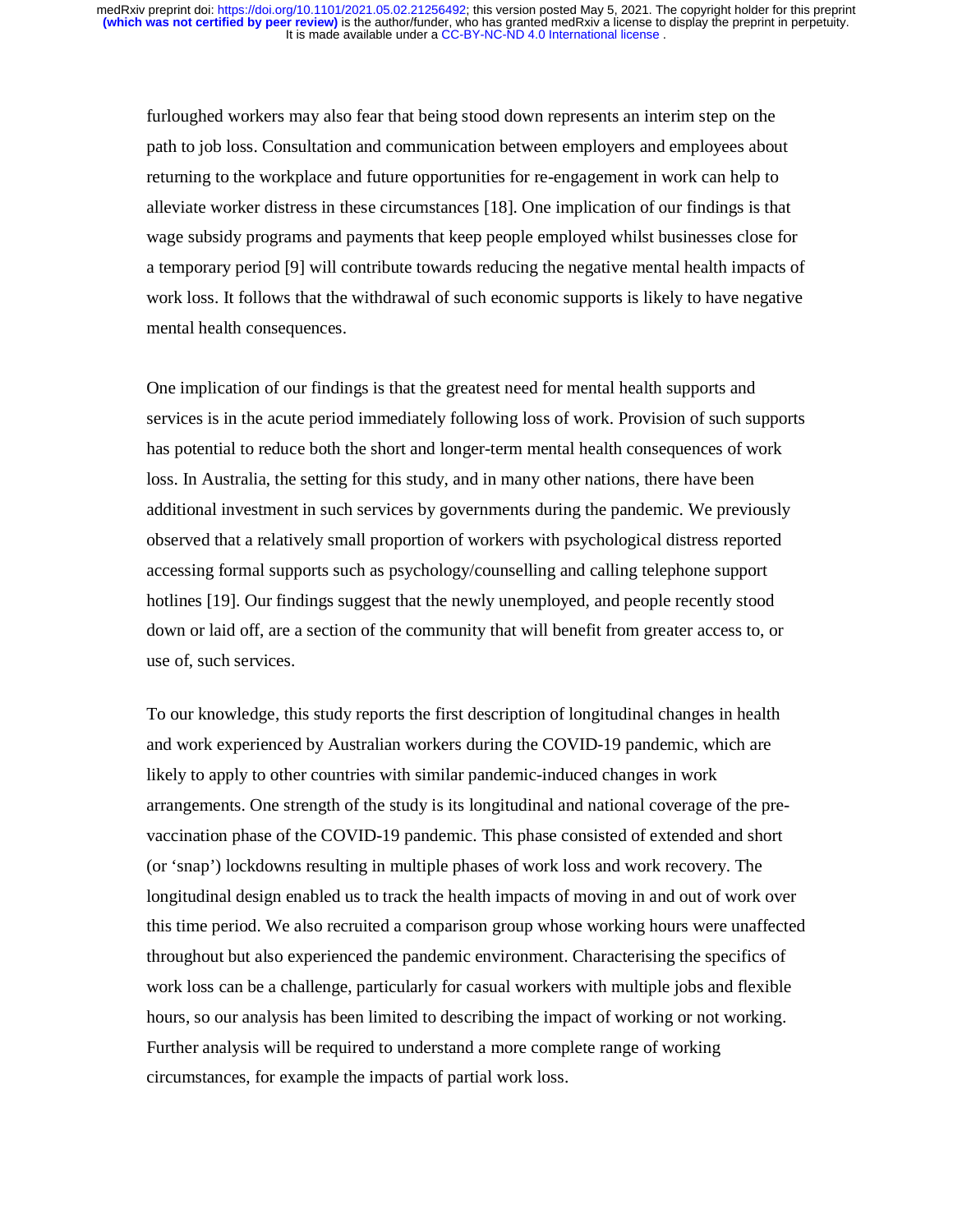We describe the nature of work loss and return to work within the context of the pandemic environment experienced in Australia, which experienced relatively low rates of infection, and this may differ in countries with larger infection risks, different restrictions and fewer or no social security for individuals out of work. When losing work, we know that social interactions and financial resources can help to minimise some of the risks of poor health outcomes during the early pandemic [2]. The easing of restrictions that enable greater social interaction are anticipated to contribute towards improvements in mental health. However, as we move into the second year of the COVID-19 pandemic, additional factors are likely to shape working lives. Vaccination of the workforce, the withdrawal of some temporary financial supports, and employers approaches to flexible working arrangements/remote work are among these factors. Future studies will be needed to understand the impact of these factors on work and health.

## **Conclusion**

During the COVID-19 pandemic many people either lost their jobs, were temporarily stooddown from work, or furloughed resulting in negative mental health impacts. We have shown that these forms of work cessation contribute to long-lasting poor health outcomes, and that returning to work benefits mental health and may reduce physical activity in the short-term. Provision of timely mental health supports and services for people experiencing work loss will help to reduce the short and potential long-term impacts of work loss on health. Our findings suggest that approaches that minimise the number of workers experiencing work loss will also be beneficial for health. These may include programs that apportion reduced workloads across multiple staff, redeployment of workers into alternative roles, and financial supports that encourage retention of an employment relationship. Services and systems engaging with the newly unemployed should incorporate screening for mental health problems and provide access to mental health services and supports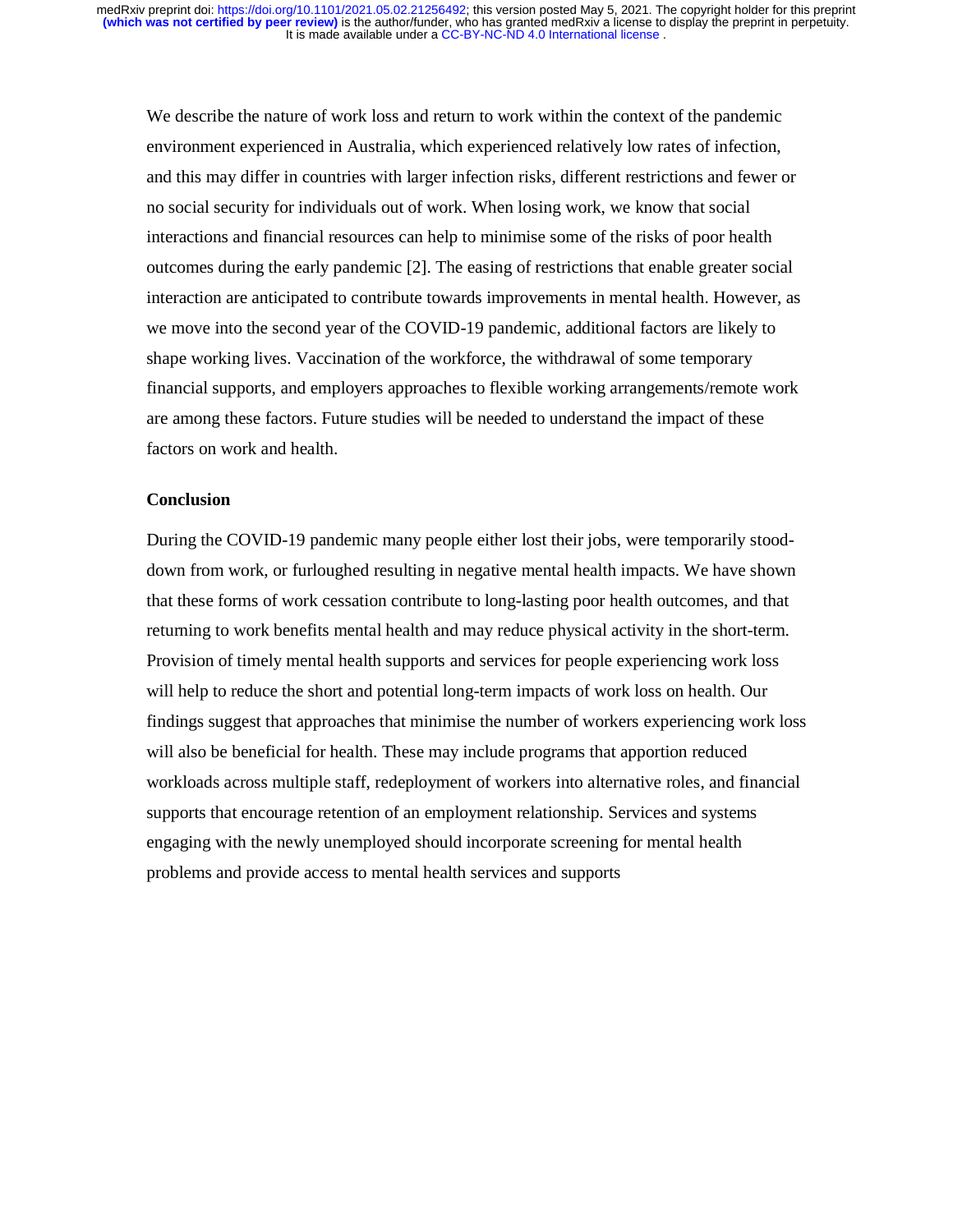## **References**

- 1. ILO Monitor: COVID-19 and the world of work. Seventh edition Updated estimates and analysis. International Labour Organisation. 2021 January 25. url:https://www.ilo.org/wcmsp5/groups/public/ (accessed 18 March 2021)
- 2. Griffiths D, Sheehan L, van Vreden C, Petrie D, Grant G, Whiteford P, Sim MR, Collie A. The Impact of Work Loss on Mental and Physical Health During the COVID-19 Pandemic: Baseline Findings from a Prospective Cohort Study. Journal of occupational rehabilitation. 2021 Mar 3:1-8.
- 3. Australian Bureau of Statistics. Characteristics of Employment, Australia, August 2020, cat. no. 6333.0; 2020. url: https://www.abs.gov.au/statistics/labour/earningsand-work-hours/working-arrangements/latest-release (accessed 18 March 2021)
- 4. Australian Bureau of Statistics. Weekly Payroll Jobs and Wages in Australia, cat. no. 6160.0.55.001; 2021 March 16. url: https://www.abs.gov.au/statistics/labour/earningsand-work-hours/weekly-payroll-jobs-and-wages-australia/latest-release#key-statistics (accessed 18 March 2021)
- 5. Pfefferbaum B, North CS. Mental health and the Covid-19 pandemic. New England Journal of Medicine. 2020 Aug 6;383(6):510-2.
- 6. Llena-Nozal A. The effect of work status and working conditions on mental health in four OECD countries. National Institute Economic Review. 2009 Jul;209(1):72-87.
- 7. Strandh M, Winefield A, Nilsson K, Hammarström A. Unemployment and mental health scarring during the life course. The European Journal of Public Health. 2014 Jun 1;24(3):440-5.
- 8. Butterworth P, Leach LS, Pirkis J, Kelaher M. Poor mental health influences risk and duration of unemployment: a prospective study. Social psychiatry and psychiatric epidemiology. 2012 Jun;47(6):1013-21.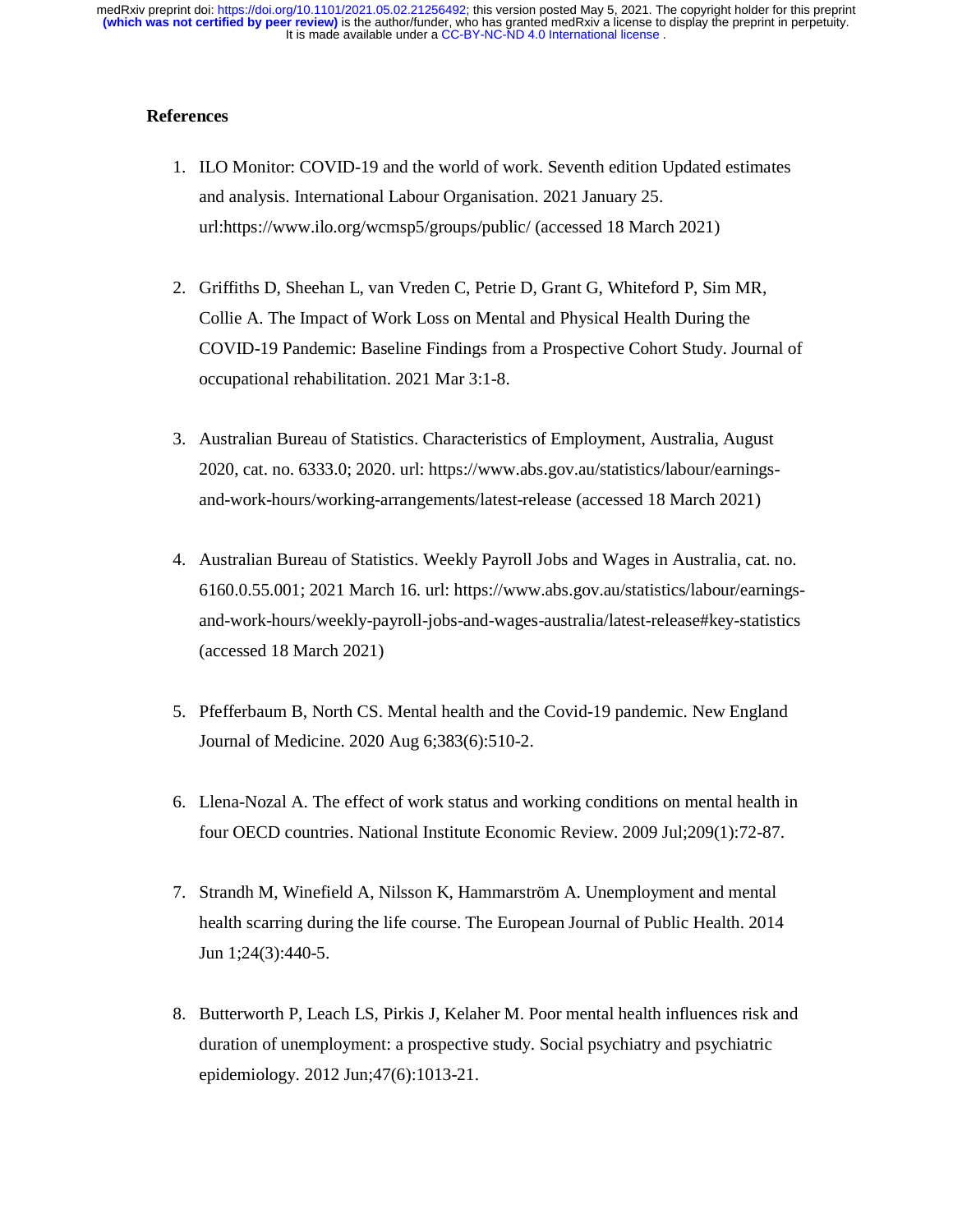- 9. ILO Factsheet: Temporary Wage Subsidies. 2020 May 21. International Labour Organisation. url:https://www.ilo.org/wcmsp5/groups/public/ (accessed 19 March 2020)
- 10. Ding D, del Pozo Cruz B, Green MA, et al Is the COVID-19 lockdown nudging people to be more active: a big data analysis British Journal of Sports Medicine 2020;54:1183-1184.
- 11. Kessler RC, Andrews G, Colpe LJ, Hiripi E, Mroczek DK, Normand SL, et al. Short screening scales to monitor population prevalences and trends in non-specific psychological distress. Psychological medicine. 2002;32(6):959-76.
- 12. Ware JE. The SF-12v2TM how to score version 2 of the SF-12® health survey:(with a supplement documenting version 1). Quality metric; 2002.
- 13. Griffiths, D., Sheehan, L., van Vreden, C., Petrie, D., Sim, M. & Collie, A (2020): The Community Lockdown in Victoria, Australia (July-October 2020): Implications For Health During The Second COVID-19 Wave. Monash University. Report. https://doi.org/10.26180/13289570
- 14. Brown DW, Balluz LS, Ford ES, Giles WH, Strine TW, Moriarty DG, Croft JB, Mokdad AH. Associations between short-and long-term unemployment and frequent mental distress among a national sample of men and women. Journal of Occupational and Environmental Medicine. 2003 Nov 1;45(11):1159-66.
- 15. Ruhm CJ. Healthy living in hard times. Journal of health economics. 2005 Mar 1;24(2):341-63.
- 16. Shaw, W.S., Main, C.J., Findley, P.A. et al. Opening the Workplace After COVID-19: What Lessons Can be Learned from Return-to-Work Research? Journal of Occupational Rehabilitation 30, 299–302 (2020). https://doi.org/10.1007/s10926-020- 09908-9